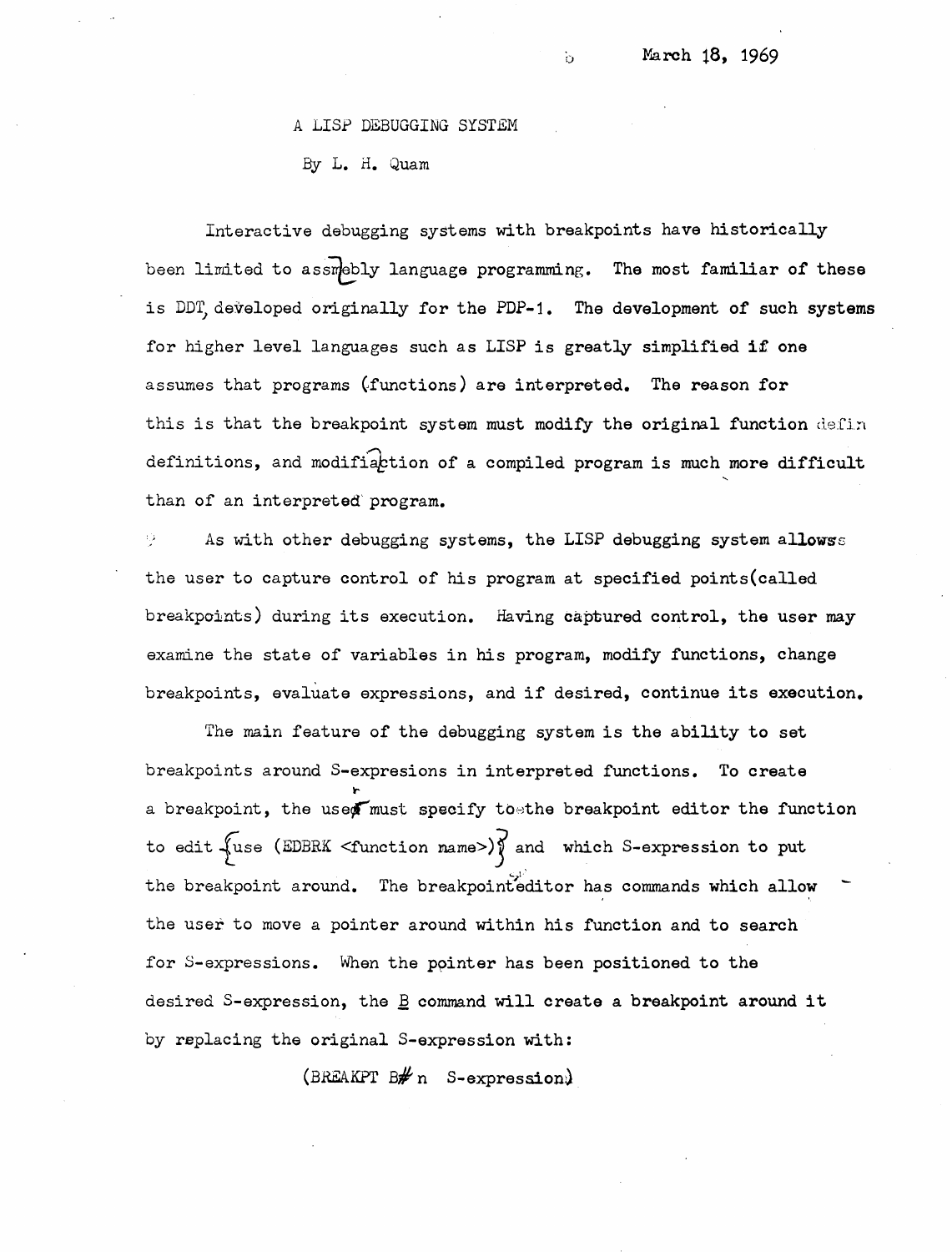A breakpoint is activated when the LISP interpreter evaluates the breakpoint, ie., the form described;above; prwhenoa breakpoint is activated, the breakpoint system evaluates a condition (predicate) associated with the breakpoint which if true specifies that the breakpoint is to be interactive. A non-interactive breakpoint activation returns the **value** of the S-expression as if no breakpoint had been there.

An int eraqtive breakpoint activation allows the user to **examine** the state of ?BOG, LAmDA, and global variables, create **and** destroy breakpoints, editefunctions, and evaluate S-expressions.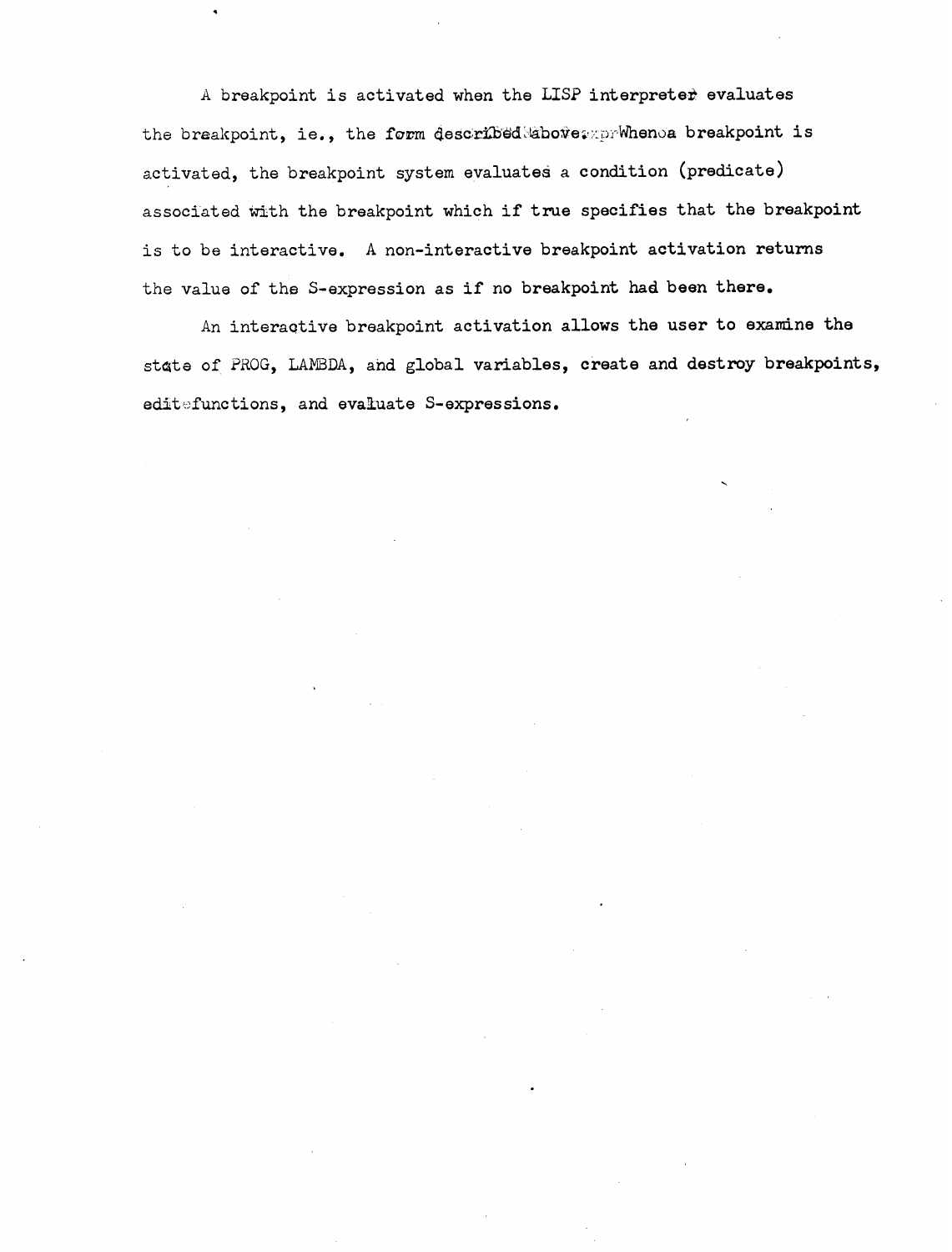## BREAKPOINT EDITOR COMMANDS

In the following section,  $n$  will refer to a positive integer,  $g$  will refer to an S-expression, and q will refer to the S-expression currently pointed to.

n> RIGHT **Move** the pointer **n** S-expressions to the right. n< LB5T Move the pointer n S-expressions to the left. n**V**. DOWN Move the pointer down n levels in parenthesis.  $X$ ].  $\psi$  is the point of the care of q, the S-expression pointed to.

 $n_A$  UP<sup>\*</sup> Move the pointer up n levels in parenthesis. r."? **A,** \ g., Ig,~ets the pointer to the **list** which contains q as a top level element.

In the  $\langle \cdot, \cdot \rangle$ *y*, and  $X$  commands n=1 is assumed if n is not specified.  $\wedge$   $\vee$ Ss SEARCH Search to the right of the pointer for the first occurrence of the S-expression s.

B BREAKPOINI Construct a breakpoint around q, the S-expression pointed to. 'The S-expression must be one which **\*he**  interpreter can evaluate. That is, breakpoints are not permitted around **PROG** labels, **PAOG** and LAMBDA variable lists, and function names. B initializes the the breakpoint condition to T, and the variable list to theLAMBDA and **PROG**  variables surrounding the S-expression.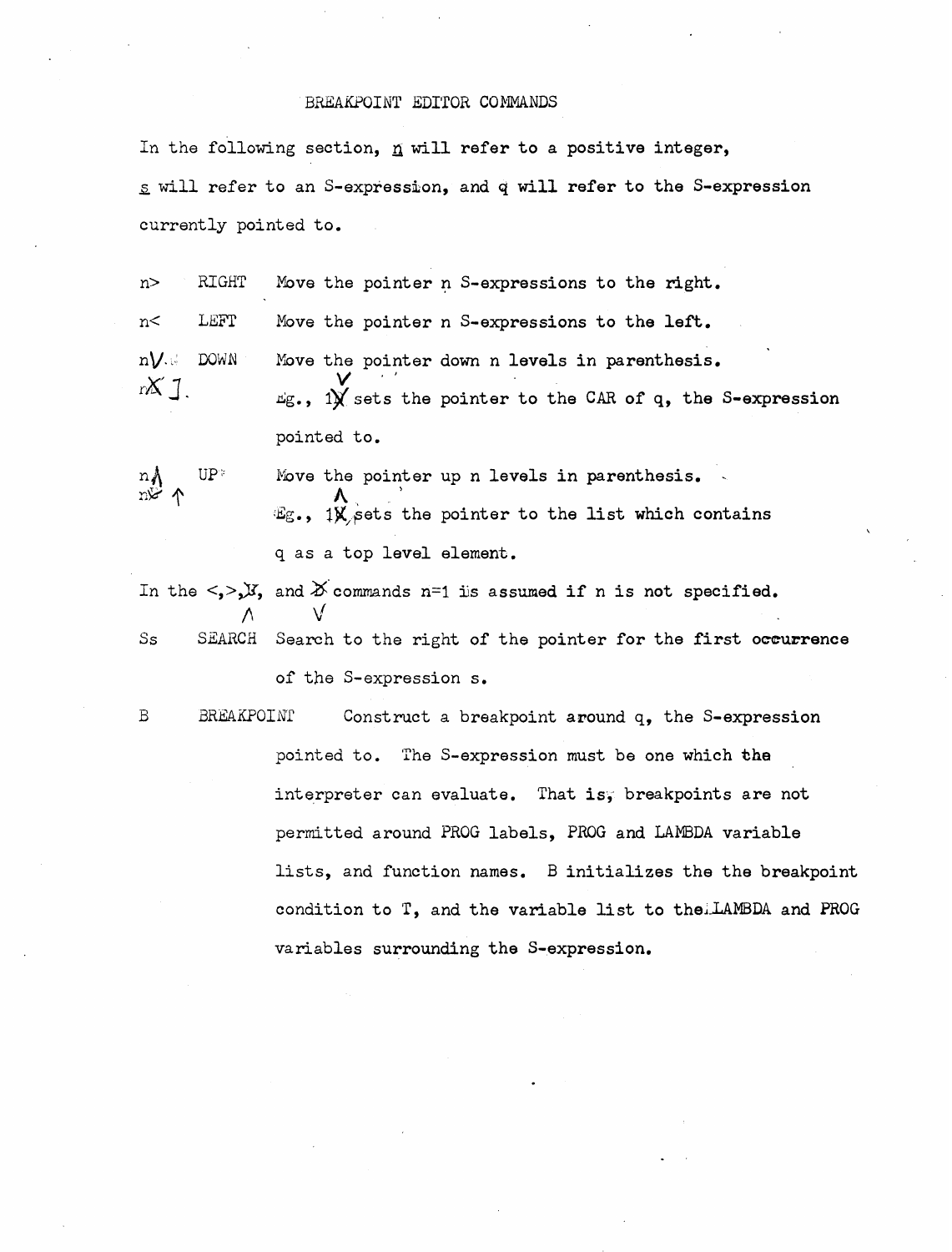Is INSERT Insert *s* before q.<br> $\chi_{5}$  *E*UTERO S after **q**  $e^{x}$   $e^{x}$   $e^{x}$   $e^{x}$   $e^{x}$   $e^{x}$   $e^{x}$   $e^{x}$   $e^{x}$   $e^{x}$   $e^{x}$   $e^{x}$   $e^{x}$   $e^{x}$   $e^{x}$   $e^{x}$   $e^{x}$   $e^{x}$   $e^{x}$   $e^{x}$   $e^{x}$   $e^{x}$   $e^{x}$   $e^{x}$   $e^{x}$   $e^{x}$   $e^{x}$   $e^{x}$   $e^{x}$   $e^{x}$   $e^{x}$   $e^{x$ nD DELETE Delete pan 5 expressions following the pointer. Rs REPLACE Replace q by s. P PROCEED Proceed from the current breakpoint, or exitafrom EDBRK, the breakpoint editor. Evaluate (and print) see See **EVALUATE** Es. nVs VARIABLES Set the variable list for breakpoint n to **s,**  This is the list of variables which are printed and inter when a breakpoint is activated into interactive  $\mathbf{mode}$  . The contract of  $\mathbf{S}$ nCs CONDITION Set the condition for breakpoint n to s.

> **This** condition 'determines whether a breakpoint becomes interactive,

nK KILL **Kill** (remove) breakpoint n.

In the V, C, and K commands, if n is not specified, **then** the cufrent breakpoint is assumed.

W WHERE Print the S-expression pointed to.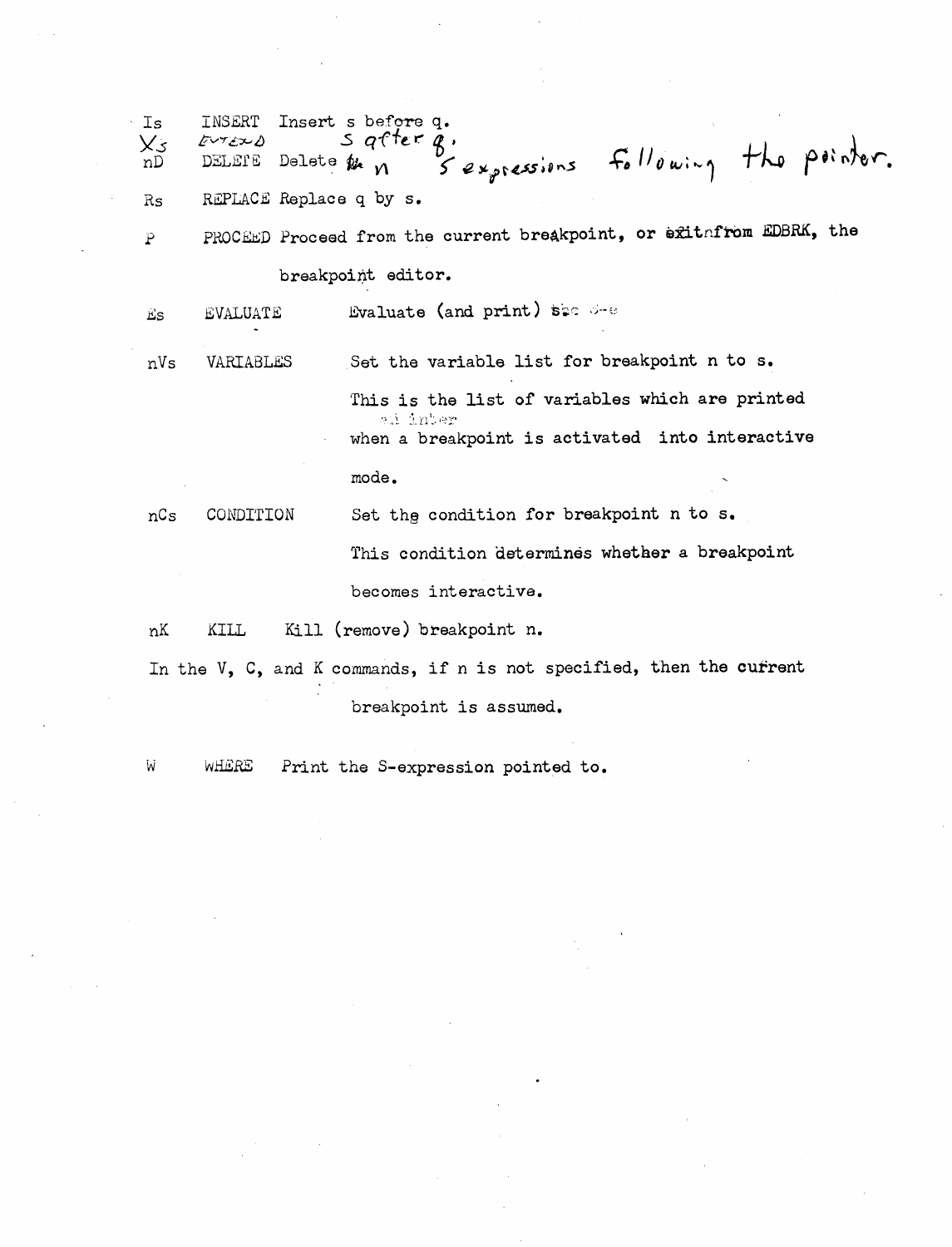## BREAKPOINT SYSTEM OUTPUTS

To reduce the volume of output by the breakpoint system, all S-expressions are printed to only a few parenthesis levels in depth. This depth is determined by the variable D<sup>9</sup>PLEV. A non-atomic S-expresrion at depth  $D_{\mathcal{A}}^{\prime}$ PLEV is printed as  $d_{\mathcal{A}}$ . Example/ with  $DZ$ PLEV = 2:

 $(LAMBDA (X) (cons 1 (cons X NIL)))$ 

will print as:

 $(LAMBDA (X) (CONS 1  $\&$ ).$ 

When the breakpoint system is entered, if the breakpoint condition evaluates to true, then the interactive breakpoint system  $\lambda$  insert  $\overline{0}$ is entered, and the following information is printed:

4) With anteletype (or a display and without the LISP display package)

1) The location of the breakpoint is printed as follows:

\*\*\*YOU ARE IN <name of function>

2) Global variables (determined by the list  $D<sub>A</sub><sup>o</sup>GVL$ ) are printed in the form:

<variable name> = <value>

**3)** IAIYIEIDA and PROG variables (elements of the variable list associated with the breakpoint) are printed as above. of the S-expression currently pointed to by the breakpoint<br>
ditor is printed. (When the breakpoint system is entered, the pointer is initialized to point to the breakpoint.) 5) Whenever the E,and Preormands are used, the following is printed:

 $<$ S-expression> =  $<$ value> **<sup>A</sup>**\! **x9**   $\begin{array}{c} \wedge \vee \\ \wedge \vee \end{array}$ <br>  $\begin{array}{c} \wedge \vee \\ \wedge \vee \end{array}$  whenever the <, >,  $\mathbb{X}, \mathbb{X}, \mathbb{X}, \mathbb{S}, \mathbb{D}, \mathbb{I}, \mathbb{A}$  and R commands are used, the resulting S-expression pointed to is printed.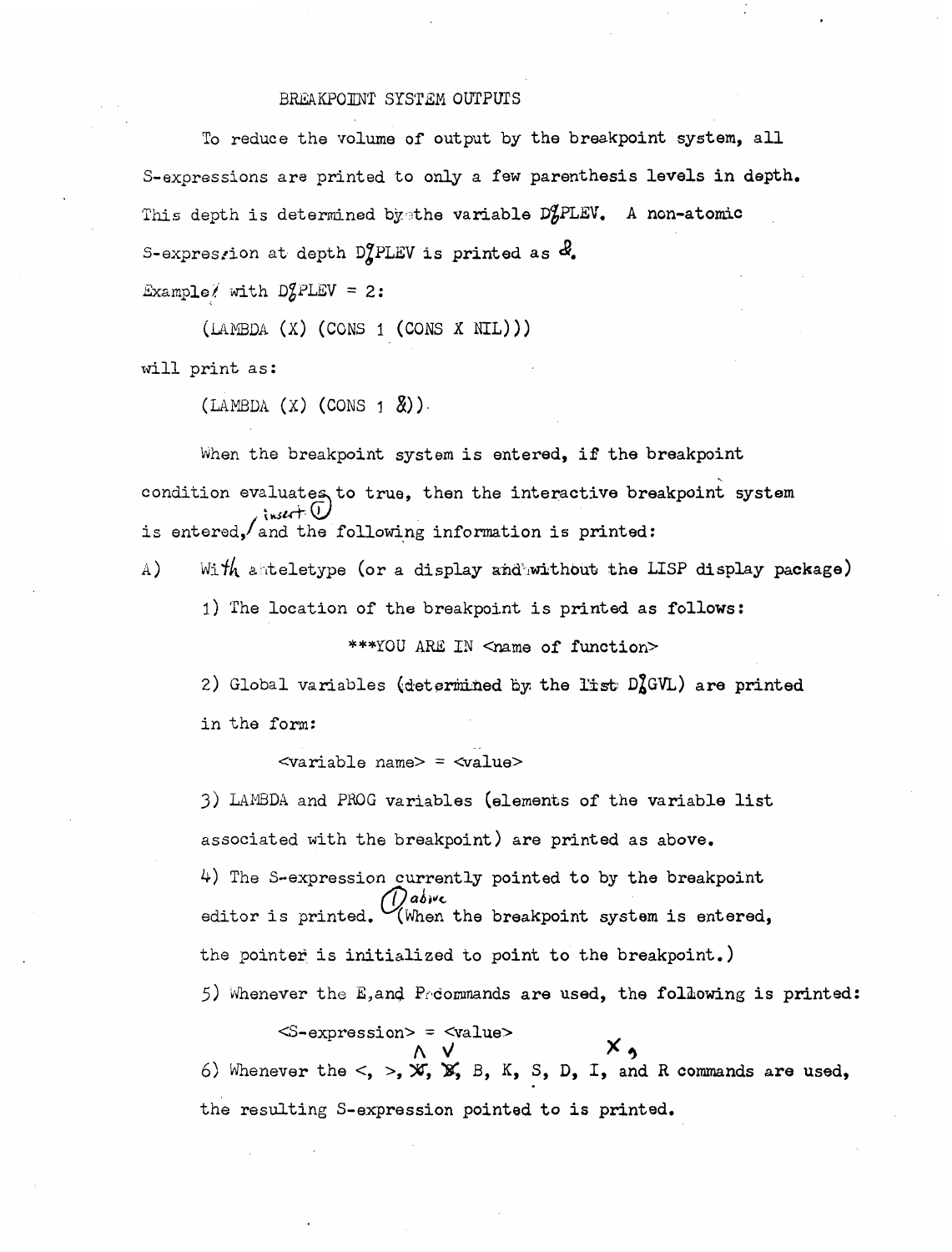$\beta$ ) With a III display and the LISP display package (LISPDP),

tha screen is partitioned as follows:

| $\left  \theta \right $<br>$\theta$ /> $\theta$ /> $\theta$ /> $\theta$ /> $\theta$ /> $\theta$ /> $\theta$ /> $\theta$ /> $\theta$ /> $\theta$ /> $\theta$ /> $\theta$ /> $\theta$ /> $\theta$ /> $\theta$ /> $\theta$ /> $\theta$ /> $\theta$ /> $\theta$ /> $\theta$ /> $\theta$ /> $\theta$ /> $\theta$ /> $\theta$ /> $\theta$ /> $\theta$ | $)$ $\leq$ lobal variables>                             |
|-------------------------------------------------------------------------------------------------------------------------------------------------------------------------------------------------------------------------------------------------------------------------------------------------------------------------------------------------|---------------------------------------------------------|
| $\zeta$ ) < context around the                                                                                                                                                                                                                                                                                                                  | $\sim$ 2) <lambda and="" prog="" variables=""></lambda> |
| breakpoint>                                                                                                                                                                                                                                                                                                                                     | 3) <last evaluated="" expressions="" n=""></last>       |
|                                                                                                                                                                                                                                                                                                                                                 |                                                         |
| <tty page="" printer=""></tty>                                                                                                                                                                                                                                                                                                                  |                                                         |
|                                                                                                                                                                                                                                                                                                                                                 |                                                         |

1) Global variables are printed as in A2.

2) LANBDA and PROG variables are printed as in A3.

3) The last few (determined by the variable  $D<sub>z</sub><sup>T</sup> M V L L$ )

S-expressions evaluated by the E and P commands  $\overbrace{rs}$  are  $\overline{\rho}$  inted  $\overline{\epsilon}$ s in  $7.45$ 

4) The location of the breakpoint is printed in the following form:

\*\*\*YOU ARE AT <name of function> <name of breakpoint>

5) The immediate context of the breakpoint (the list which contains the S-expression pointed to as a top level element) is displayed as follows:

 $\left($  $<sub>1st</sub> element>$ </sub> <2nd element>

**-22** <S-expression pointed to>

 $\triangle$ ast element> )

*6)* Wnenever the E command is used, parts 1,2, and 3 are regenerated. **h y**<br>
9) Whenever the  $\lt$ ,  $\gt$ ,  $\mathfrak{A}$ ,  $\mathfrak{A}$ ,  $\mathfrak{B}$ ,  $\mathfrak{K}$ ,  $\mathfrak{S}$ ,  $\mathfrak{D}$ ,  $\mathfrak{I}$ , and R commands are used, part 5 is regenerated.